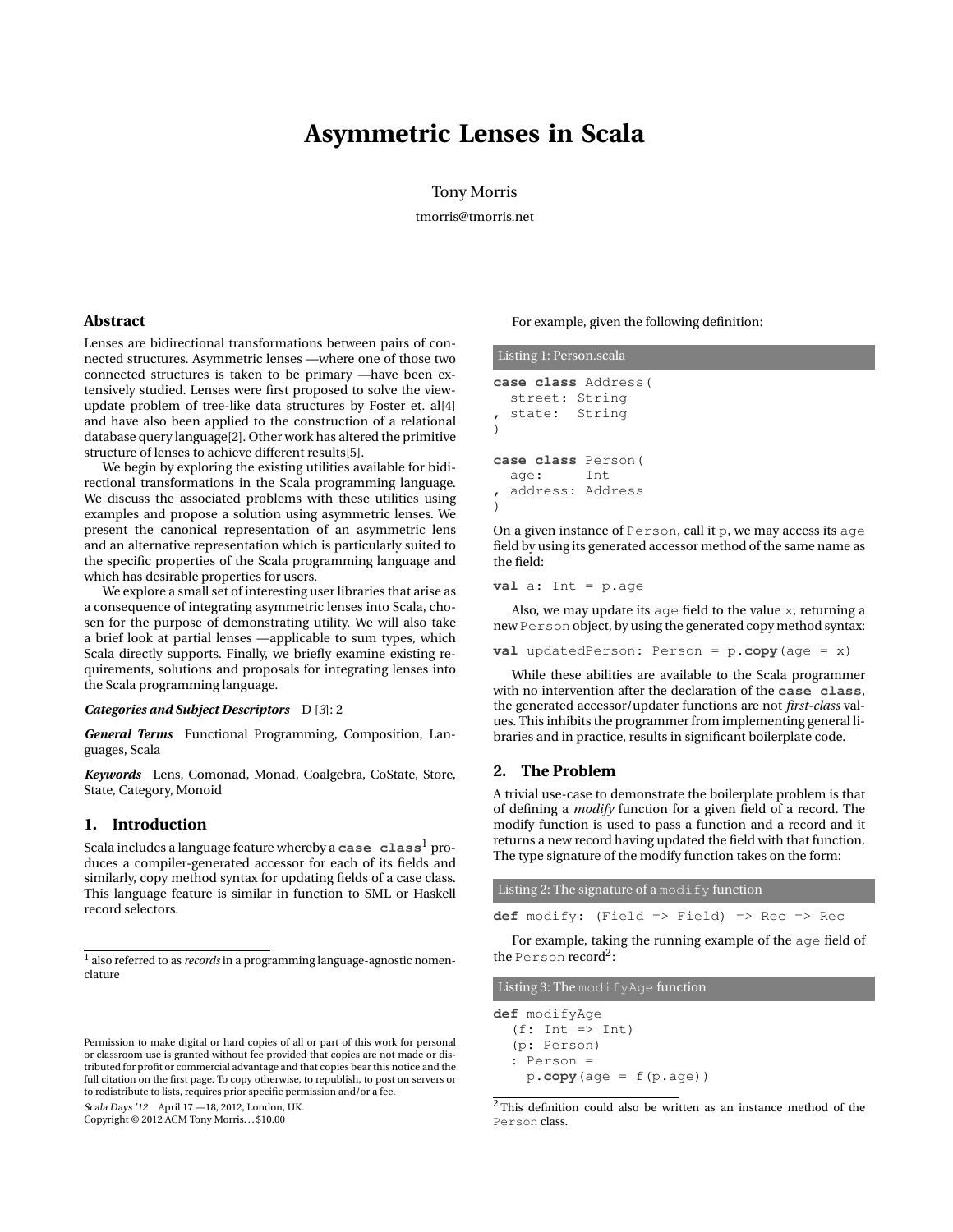A subsequent definition of a modify function for the address field of the Person class would require similar boilerplate code:

Listing 4: The modifyAddress function **def** modifyAddress (f: Address => Address) (p: Person) : Person = p.**copy**(address = f(p.address))

Indeed, there are potentially as many modify functions as there are record fields, each requiring programmer intervention to implement.

However, the problem is even more pronounced. Let us suppose we wish to access the street field of the address field of a Person.

```
Listing 5: The getPersonStreet function
```
**def** getPersonStreet(p: Person): String = p.address.street

Similarly, we may wish to update the street field of the address field of a Person.

# Listing 6: The setPersonStreet function

```
def setPersonStreet
  (p: Person)
  (s: String)
  : String =
    p.copy(address =
      p.address.copy(street = s))
```
There is also another potential modify function for a Person's (indirect) street field. This particular undesirable consequence is not experienced when modelling the program design to use mutable fields, however, if we are to strive for the benefits of immutable records, we need to find a way to alleviate this issue of laborious boilerplate code.

In summary, the problem grows proportional to  $M \times N$  where:

- M = The number of potential record fields.
- $N =$  The number of potential library functions on record fields in general. $3$

A cursory examination of a record's generated accessor and copy method gives us functions with the types:

```
• get: Rec => Field
```

```
• set: (Rec, Field)=> Rec
```
For example, the age accessor and copy method have the types:

```
\bullet Person \Rightarrow Tnt
```
• (Person, Int)=> Person

We will now take this observation and explore its utility in detail.

# **3. Asymmetric Lenses**

## **3.1 Canonical Representation**

An asymmetric lens is given by a binary type constructor defined over the record type (R) —the primary component in the bidirectional relationship —and the field type (F). The lens structure is the product of the accessor and updater function:

| Listing 7: Lens.scala |                                                      |  |  |  |  |  |  |  |
|-----------------------|------------------------------------------------------|--|--|--|--|--|--|--|
|                       | <b>case class</b> Lens[R, F](                        |  |  |  |  |  |  |  |
|                       | $qet: R \Rightarrow F$<br>, set: $(R, F) \implies R$ |  |  |  |  |  |  |  |
|                       |                                                      |  |  |  |  |  |  |  |

We would then denote the lens of a Person to its age with a value of the Lens type:

# Listing 8: ageLens **val** ageL: Lens[Person, Int] = Lens(  $get = _ . . a$ get  $set = (p, a) \Rightarrow p \cdot copy(\text{age} = a)$

We are now able to derive a modify function that operates on any lens.

### Listing 9: The modify function derivable from any Lens

**def** modify[R, F]  $(l: Lens[R, F])$  $(f: F \Rightarrow F)$ :  $R \Rightarrow R =$  $r \Rightarrow 1$  set  $(r, f(1 \text{ get } r))$ 

#### **3.2 Lens Laws**

)

Lens implementations are expected to satisfy three laws (invariants). Adherence to these laws provides guarantees about the behaviour of higher-level libraries on lenses. The Scala typechecker will not enforce these laws so adherence is delegated to the programmer's responsibility.

1. If you set a field, then get that field, you have the originally set field value:

 $\forall$  r f. lens.get(lens.set(r, f)) == f

2. If you get a field, then set that field, you have the same record value:

∀ r. lens.set(r, lens get r) == r

3. If you set a field twice with values  $\pm 2$  then  $\pm 1$ , this is the same as setting it once with value f1. The first set operation of f2 is not observable.

```
∀ r f1 f2.
  lens.set(lens.set(r, f2), f1) ==
    lens.set(r, f1)
```
<span id="page-1-0"></span><sup>3</sup> We will go further into these library functions later in section [5.](#page-4-0)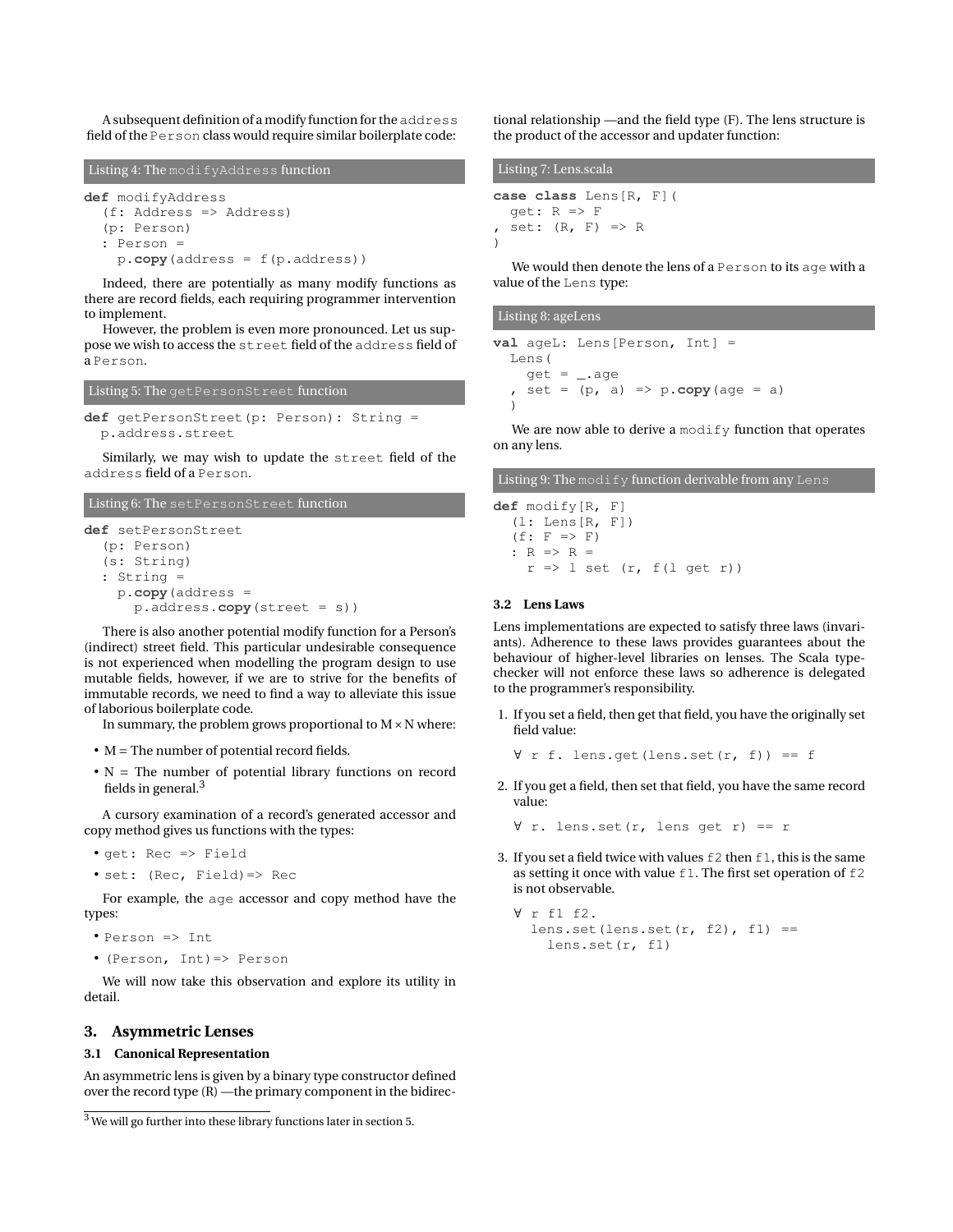We can express these laws in Scala. All the following functions should return **true**, regardless of the value of their arguments:

Listing 10: Lens laws expressed in Scala

```
object LensLaws {
  def law1[R, F]
    (r: R, f: F)lens: Lens[R, F]) =
      lens.get(lens.set(r, f)) == f
  def law2[R, F](r: R)(lens: Lens[R, F]) =
    lens.set(r, lens get r) == r
  def law3[R, F]
    (r: R, f1: F, f2: F)
    lens: Lens[R, F]) =lens.set(lens.set(r, f2), f1) ==
        lens.set(r, f1)
}
```
#### **3.3 Lenses are Categories**

Perhaps the first interesting observation about a Lens is that it forms a category[\[1](#page-9-3)]. We take a category by the following interface:

Listing 11: The Category trait

```
trait Category[~>[_, _]] {
  def compose[A, B, C]
    (f: B \sim > C)(g: A \sim B): A ~> C
  def id[A]: A ~> A
}
```
We implement the Category trait for Lens by the following implementation:

```
Listing 12: The Category instance for Lens
```

```
val lensCat =
  new Category[Lens] {
    def compose[A, B, C]
    (f: Lens[B, C])
    (g: Lens[A, B]) =Lens(
        get =
          f.get compose g.get
       set = (a, c) \Rightarrowg set(a, f set (g get a, c))
      )
    def id[A]: Lens[A, A] =
      Lens(
        qet = identity, set = (a, ) => a
      )
  }
```
# **3.4 Lenses Compose**

We can see immediately that since a Lens composes in the same way that scala.Function1 composes $\!4$  $\!4$ , we can produce a new Lens for embedded data structures by composing each lens for each level of embedding. We add a method compose representing composition under the lens category:

```
Listing 13: Lens with compose method
```

```
case class Lens[R, F](
  get: R => F
  set: (R, F) \Rightarrow R) {
  import Lens._
  def compose[Q]
    (q: Lens[Q, R]): Lens[Q, F] =Lens(
        get =
           get compose g.get
      , set = (q, f) =>
          g set (q, set(g get q, f))
      \lambda}
```
### **3.5 Exploiting Lens Composition**

An example of exploiting the composition of lenses is to produce the lens for the street of a person's address<sup>[5](#page-2-1)</sup>. We may first take the address lens, which has the type Lens[Person, Address]. We then take the street lens, which has the type Lens [Address] , String] and we can produce a lens with the type Lens[ Person, String] by exploiting composition:

Listing 14: Lenses under composition

```
def addressL: Lens[Person, Address] = ...
def streetL: Lens[Address, String] = ...
val personStreetL: Lens[Person, String] =
  streetL compose addressL
```
Using the personStreetL lens, we may access or set the (indirect) street property of a Person instance.

```
• val str: String =
   personStreetL get person
 val newP: Person =
   personStreetL set (person, "Bob_St")
```
Other interesting functions arise as a consequence of the lens category. For example, since all categories are monoids, we may reduce a list of lenses:

Listing 15: Fold a list of lenses

**def** foldLens[A] (x: List[Lens[A, A]]) : Lens[A, A] = x.foldRight(lensCat.id)(\_ compose \_)

# **4. Representing an Asymmetric Lens in Scala**

So far, we have denoted a lens by the product of the get and set functions.

There exists an alternative representation of asymmetric lenses which exploits a fusion of the target object onto the pair

<span id="page-2-0"></span><sup>4</sup> See the scala.Function1#compose method for its similarities —it too, forms a category.

<span id="page-2-1"></span><sup>5</sup> Recall that a person has an address and an address has a street.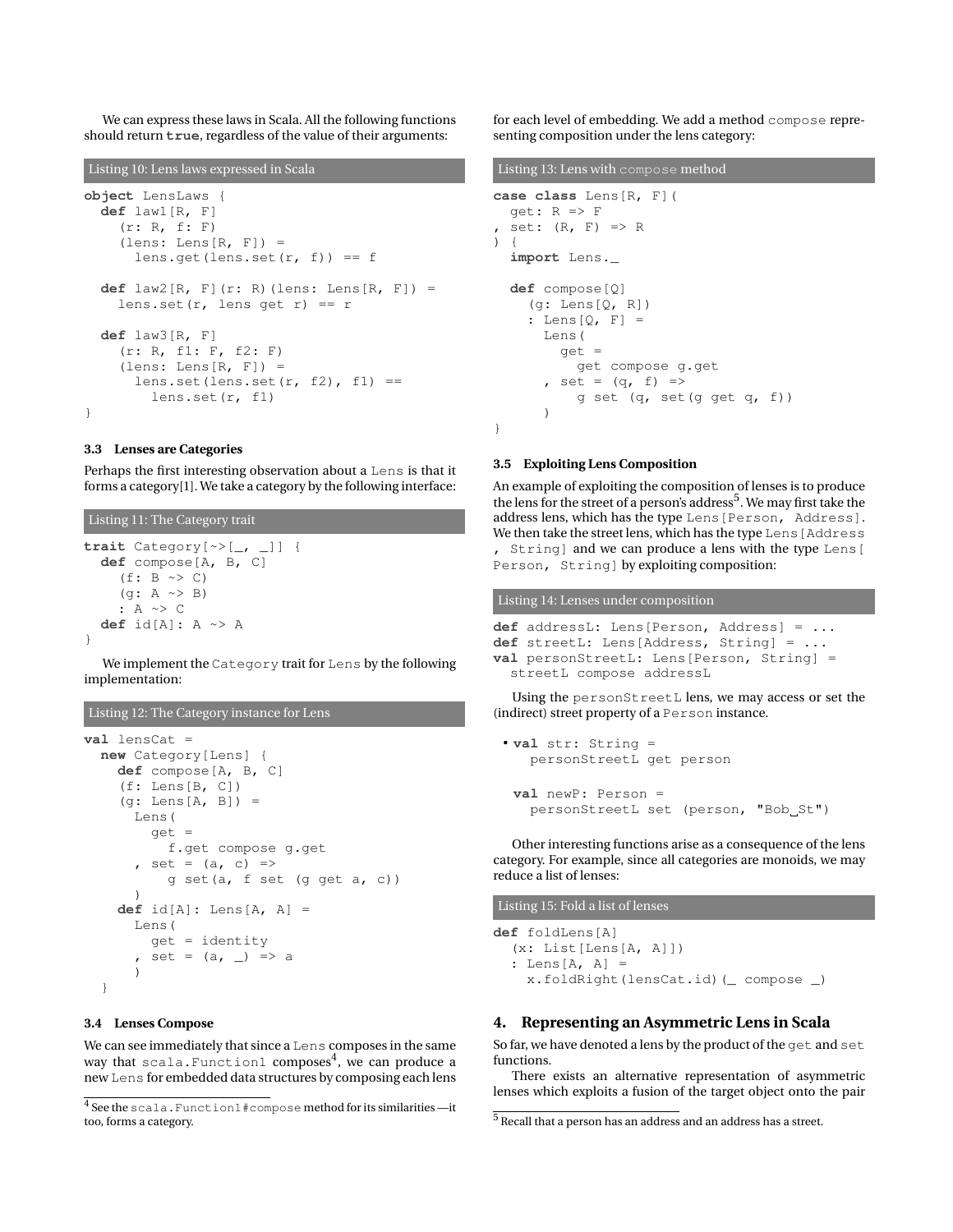of the get and set functions —assuming a high likelihood that both get and set will be called on a given target object. This representation was first described by Russell O'Connor[\[9](#page-9-4)]. Although this alternative representation is *isomorphic* to our canonical representation and one can replace the other without affecting client code, it provides a couple of useful benefits:

- obviates the existence of particular library functions on structures used in the representation. The CoState data structure —used for representation —provides many library utilities, including a comonadic interface.
- suited to the Scala programming environment by providing a performance enhancement as a consequence of the fusion on the target object, increasing the viability of lenses on the JVM. In particular, since the application to the target object occurs once, we have a more efficient modify operation by having direct access to get and set closed over the target object. Many higher-level lens libraries utilise the modify operation and so would acquire this benefit.

$$
A \otimes B \to A
$$
  

$$
\otimes
$$
  

$$
A \to B
$$

Figure 1: Canonical representation of an asymmetric lens.

This described alternative lens representation is first arrived at by currying the set function.

$$
A \rightarrow B \rightarrow A
$$
  
 
$$
\bullet
$$
  
 
$$
A \rightarrow B
$$

Figure 2: Intermediate step in an alternative representation of an asymmetric lens. The set operation is curried.

We can see in this intermediate step that there is a common argument —the target object —to both function pairs. Let us now fuse the pair of functions on this argument.



Figure 3: Alternative representation of an asymmetric lens fused on the target object.

#### **4.1 Fusing the Target of a Lens**

This alternative representation provides the user with an interface where the target object is passed and a pair denoting the get and set functions is returned, closed over the target object. We will call this pair of functions, CoState.

Listing 16: An asymmetric lens fused on the target object

```
case class CoState[F, R](
  get: F
  set: F \Rightarrow R)
case class FLens[R, F](
  apply: R \Rightarrow Costate[F, R])
```
#### **4.2 A Lens Fused on its Target is Isomorphic**

To demonstrate that this alternative representation has not altered the algebraic structure of the lens, the isomorphism is given by the following bijection:

Listing 17: The isomorphism of the two lens representations

```
object LensIso {
  def ==>[R, F](x: Lens[R, F])
    : FLens[R, F] =
      FLens (r =>
        CoState(x get r, x.set(r, _)))
  def <==[R, F]
    (x: Flens[R, F]): Lens[R, F] =
      Lens(
        x apply _ get
      , x apply _ set _
      )
}
```
Further, by exploring the algebraic representation of each structure, we can observe an equivalence by specification testing.

Under the usual algebraic correspondence, taking => to denote exponentiation and pairing to denote multiplication, the canonical representation of a lens gives us:

 $F^R \times R^{F \times R}$ 

Similarly, for our alternative representation, we have:

$$
\left(\mathbf{F} \times \mathbf{R}^{\mathrm{F}}\right)^{\mathrm{R}}
$$

We can assert this using ScalaCheck $^6$  $^6$ :

Listing 18: Verifying the isomorphism with ScalaCheck

forAll((r: Double, f: Double) =>  $(r > = 0 \& f \in \mathbb{R}$  = 0) = > { **val** p = math.pow(\_: Double, \_: Double) **val** canonical =  $p(f, r) * p(r, f * r)$ **val** alternative =  $p(f \star p(r, f), r)$ canonical == alternative } ).check

+ OK, passed 100 tests. We will revert to using Lens from hereon, keeping in mind that FLens is substitutable by the bijection.

<span id="page-3-0"></span><sup>6</sup> <http://code.google.com/p/scalacheck/>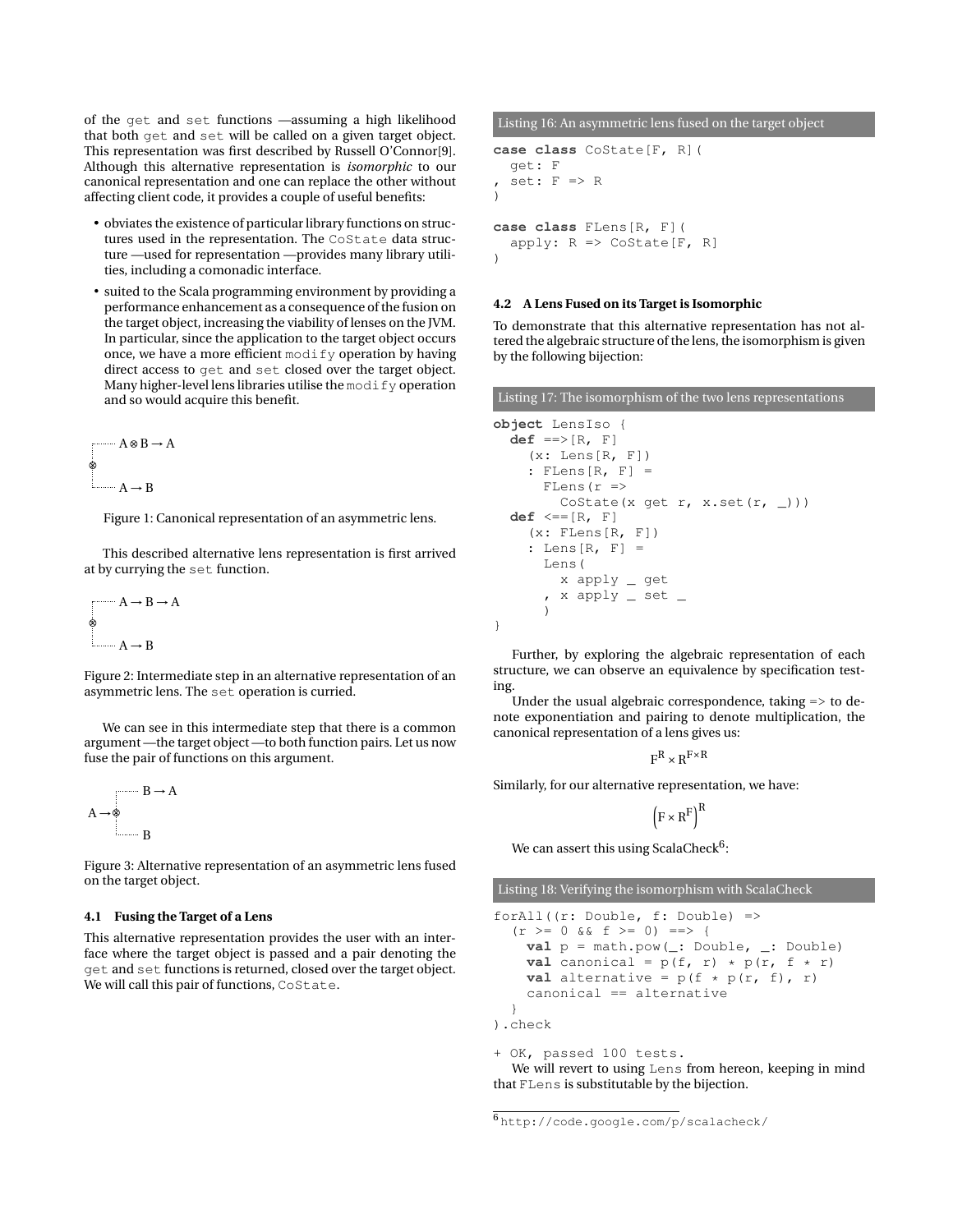# **4.3 CoState is a Comonad**

CoState is so named because it is the *categorical dual* of the relatively familiar State data structure[\[6\]](#page-9-5). Just as State is a (particularly useful) monad and so gives rise to flatMap and map methods, so too CoState is a comonad[\[9](#page-9-4)], giving rise to coFlatMap<sup>[7](#page-4-1)</sup> and map methods.

## Listing 19: State monad and CoState comonad

```
case class State[S, A](run: S => (A, S)) {
  def map[B](f: A => B): State[S, B] =
    State(s \Rightarrow {
       val (a, t) = run(s)(f(a), t)})
  def flatMap[B]
    (f: A \Rightarrow State[S, B]): State[S, B] =
       State(s \Rightarrow {
         val (a, t) = run(s)f(a) run t
       })
}
case class CoState[F, R](
  get: F
 set: F \Rightarrow R\lambdadef map[S](f: R => S): CoState[F, S] =
    CoState(
       get
       , f compose set
     )
  def coFlatMap[S]
    (f: \text{CoState}[F, R] \Rightarrow S): Costate[F, S] =CoState(
         get
       , k \Rightarrow f(CoState(k, set))
       \lambda}
```
As a consequence of this comonad, we have access to libraries that naturally arise. For example, we are able to run the co-flatten<sup>[8](#page-4-2)</sup> operation —the dual of the more familiar flatten operation in Scala —on a CoState instance:

Listing 20: Comonadic duplication of the get and set pair of **def** coFlatten[F, R] (s: CoState[F, R]) : CoState[F, CoState[F, R]] = s coFlatMap identity

# <span id="page-4-0"></span>**5. Lens Libraries**

So far, we have visited a few useful libraries on lenses:

- The modify function, available on any Lens.
- The compose function —a consequence of Lens being an instance of a category.
- The fold function —a consequence of all categories being an instance of a monoid.
- The Comonad instance of the CoState data structure.
- The coFlatten function —a consequence of CoState being an instance of a comonad.

However, this list is relatively brief as the library that can be derived from the uses of lenses is very rich. Let us explore some of those libraries.

#### **5.1 Lens Product Morphism**

Let us take two disjoint lenses $^9$  $^9$  and combine them to produce a new lens by pairing their input and output  $(R \rightarrow F) \rightarrow (S \rightarrow G) \rightarrow$ (R⊗S  $\rightsquigarrow$  F⊗G). This is useful for building up lenses into products of lenses. The type of this function is

```
Lens[R, F]
\Rightarrow Lens[S, G]
\Rightarrow Lens[(R, S), (F, G)]
```
and is implemented as an instance method on Lens [R, F].

Listing 21: Taking the product of two lenses to produce a new lens

```
case class Lens[R, F](
  get: R => F
 set: (R, F) \Rightarrow R) {
  def ***[S, G]
    (y: Lens[S, G])
    : Lens[(R, S), (F, G)] =Lens(
        rs => (get(rs.-1), y get rs.-2)
      , (rs, fg) =>
          (
            set(rs.-1, fg.-1), y set (rs._2, fg._2))
      )
}
```
<span id="page-4-2"></span> $8$  coFlatten: F[A] => F[F[A]] in contrast to flatten: F[F[  $A$ ]]  $\Rightarrow$   $F[A]$ 

<span id="page-4-3"></span><sup>9</sup> That is, unrelated lenses with completely different types.

<span id="page-4-1"></span> $^7$  so named to keep with the Scala convention of  $\texttt{flatMap}$  but the type signature has "the arrows reversed"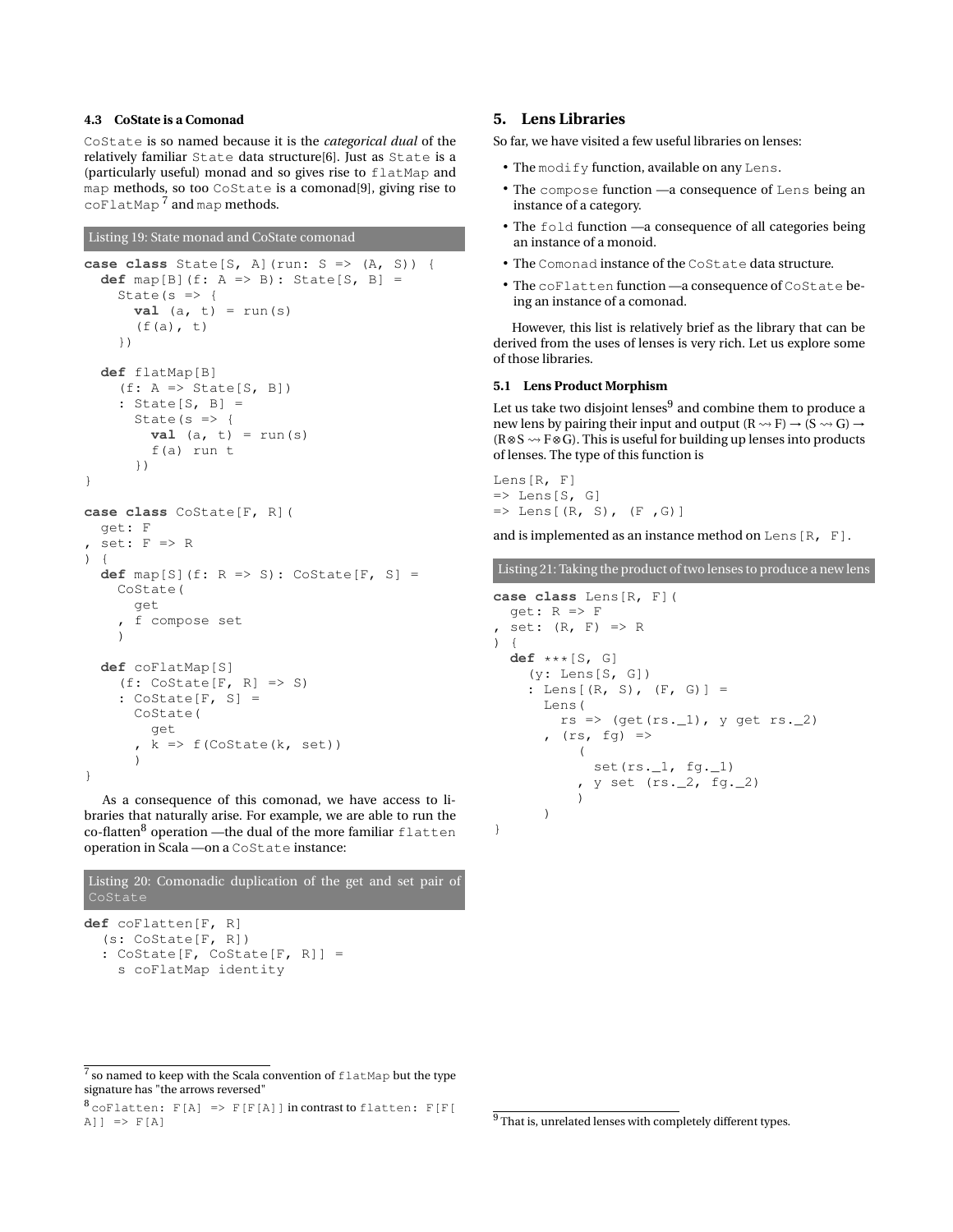#### **5.2 Lens Choice Morphism**

We may take two lenses that view the same field type and join them into a choice on the record  $(R \leadsto F) \rightarrow (S \leadsto F) \rightarrow (R \oplus S \leadsto F)$ . The type of this function is

```
Lens[R, F]
\Rightarrow Lens[S, F]
\Rightarrow Lens[Either[R, S], F]
```
and is implemented as an instance method on Lens  $[R, F]$ .

```
Listing 22: Taking two lenses to choose on the record type to
produce a new lens viewing the same field type
case class Lens[R, F](
```

```
get: R \Rightarrow Fset: (R, F) \Rightarrow R\lambdadef |||[S, G]
     (y: Lens[S, F])
    : Lens [Either [R, S], F] =
      Lens({
         case Left(r) \Rightarrow get(r)case Right(s) => y get s
       }
       , {
         case (Left(r), f) =>
           Left(set(r, f))
         case (Right(s), f) =>
           Right(y.set(s, f))})
}
```
#### **5.3 Lens Codiagonal Morphism**

A lens gives rise to a codiagonal morphism  $A \oplus A \rightarrow A$ . This may be thought of as taking either A or A and stripping the choice of A from the Either value. The type of this value is Lens[Either  $[A, A], A].$ 

```
Listing 23: Lens is codiagonal
def codiag[A]: Lens[Either[A, A], A] = {
  val id = Lens[A, A](identity, (\_, a) => a)
  id ||| id
}
```
#### **5.4 Standard Lenses**

Some lenses are relatively mundane, operating on standard library data types. For example, the lens to get/set the first or second side of a pair:

Listing 24: Lens on Pairs

```
def first[A, B]: Lens[(A, B), A] =
  Lens(\_1 \_1, \_1) (ab, a) => (a, ab.(2))
def second[A, B]: Lens[(A, B), B] =
  Lens(-2, 2, (ab, b) =>(ab, 1, b))
```
Others operate on collections, such as Map or Set:

Listing 25: Map and Set lenses

```
def mapL[K, V](k: K)
    : Lens[Map[K, V], Option[V]] =
  Lens(
```

```
_ get k
  , (m, v) => v match {
      case None \Rightarrow m - kcase Some (w) \implies m + ((k, w))}
  )
def setL[K](k: K)
    : Lens[Set[K], Boolean] =
  Lens(
    _ contains k
    , (s, p) => if(p) s + k else s - k
```
Several other standard lenses operate on:

- queues —enqueue, dequeue and length operations.
- arrays —setting and retrieving a value at an index.
- numeric values —performing numeric operations.

#### **5.5 Infix Type Alias**

)

Since Lens is a binary type constructor and Scala has support for infix types $^{10}$  $^{10}$  $^{10}$ , a lens library may benefit from an infix type alias. For example, the alias  $@>$  may be used to denote a lens and its asymmetry.

**type** @>[A, B] = Lens[A, B]

This type alias is purely aesthetic and offers no computational power, however, some expressions may benefit from this aesthetic improvement. For example, consider the type of lens composition:

 $(B \otimes C) \implies (A \otimes B) \implies (A \otimes C)$ 

This type signature is similar to the type of regular function composition:

 $(B \implies C) \implies (A \implies B) \implies (A \implies C)$ 

Indeed, the signature is the type of composition under a category, where that category is @> denoting the lens category in this instance and the => category in the case of function composition.

#### <span id="page-5-2"></span>**5.6 Lens Produces State**

A lens gives rise to a trivial State instance by

 $l \Rightarrow$  State(s => (l get s, s))

Since State forms a monad, this gives rise to other useful programming constructs, such as emulating imperative programming [\(5.7\)](#page-5-1).

#### <span id="page-5-1"></span>**5.7 Emulating Imperative Programming**

Lenses, combined with state and its monad provides a facility to emulate imperative programming without losing the program properties that allow us to reason equationally about our program i.e. we maintain referential transparency. Following is the set-up of a use-case by introducing a small subset of the typical lens/state libraries.

Let us first add two methods to lenses:

- 1.  $+=$  which operates on any numeric field of a record by adding a given value and boxing that computation in State.
- 2.  $:=$  which updates the field of a record and boxing that computation in State.

<span id="page-5-0"></span><sup>10</sup> Scala Language Specification 3.2.8 Infix Types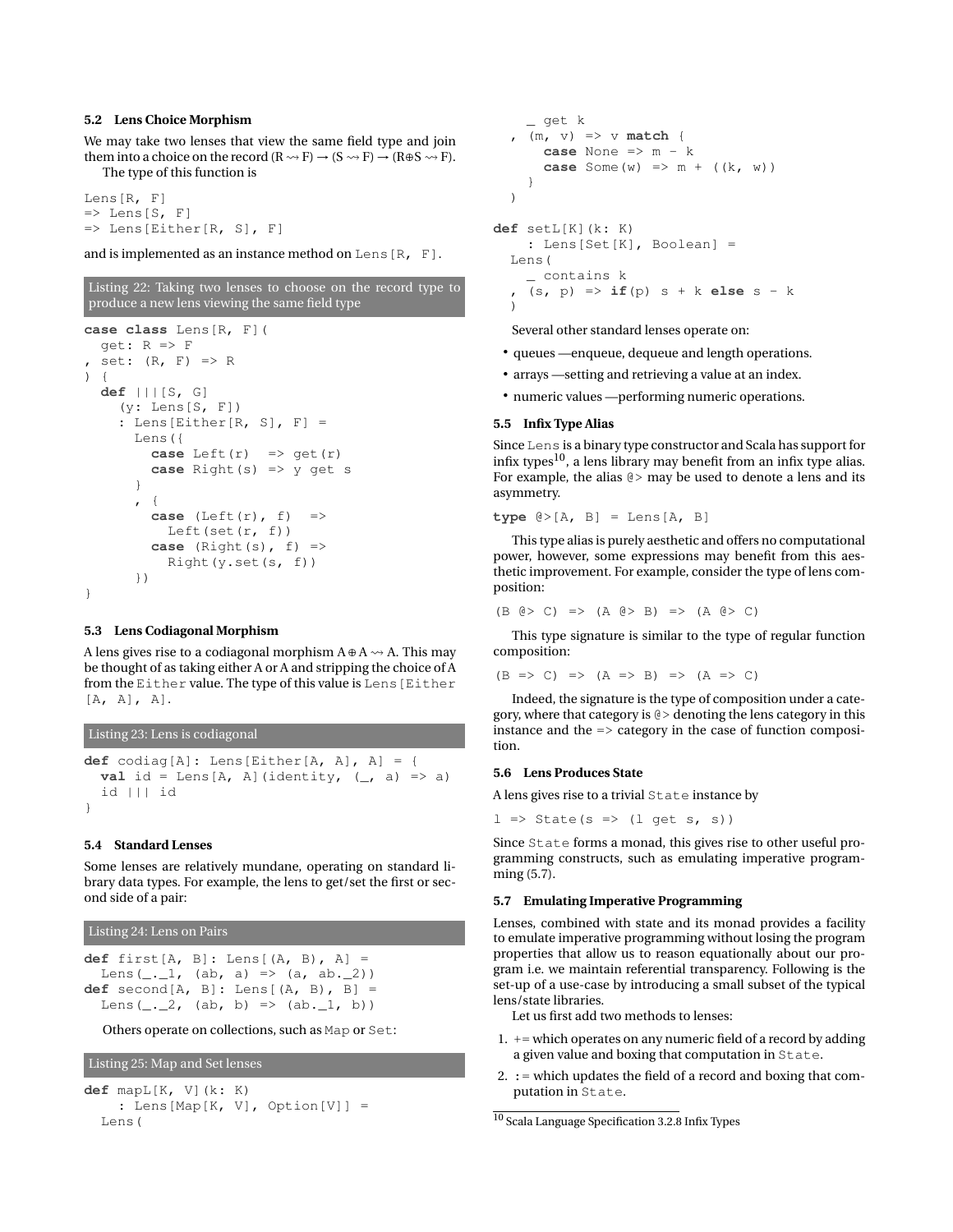Listing 26: Lenses with methods for imperative programming

```
case class Lens[R, F](
  qet: R => Fset: (R, F) \Rightarrow R) {
  def +=(n: F)
    (implicit m: Numeric[F])
    : State[R, F] =State(r => {
         val w = m.plus(qet(r), n)(w, set(r, w))
      })
  def :=(f: => F): State[R, F] =
    State(r \Rightarrow (f, set(r, f)))
}
```
Next, we examine some combinators on State, which will be useful for our use-case:

- 1. get which gets the current state value into the non-state value of State. That is, it duplicates the state value with s  $\Rightarrow$  (s, s).
- 2. eval which executes the State and discards the resulting state value, leaving only the non-state value.
- 3. st which implicitly lifts any lens into a State value —the trivial one mentioned earlier [\(5.6\)](#page-5-2).

Listing 27: State combinator functions

```
def get[S]: State[S, S] =
  State(s \Rightarrow (s, s))
def eval[S, A](t: State[S, A])(s: S): A =
  t.run(s).1implicit def st[R, F]
  (l: Lens[R, F]): State[R, F] =State(s => (1 get s, s))
```
Let us now define the record on which we will deploy our usecase:

```
case class Employee(
 name: String
 salary: Int
, age: Int
)
```
Now, we must hand-roll our lenses for each field of the employee record. We will look at techniques for integrating lenses into Scala so to avoid the need for this boiler-plate in section [7.](#page-8-0)

```
val name =
  Lens(
     _.name
     , (e, n) => e copy (name = n)
  \lambdaval salary =
  Lens(
      _.salary
     (e, s) \Rightarrow e \text{ copy (salary = s)}\lambdaval age =
  Lens(
     _.age
     , (e, a) => e copy (age = a)
  )
```
Finally, we demonstrate the use-case by:

- updating an employee's salary by 100
- updating an employee's name by appending a surname " Jones"

We do this by keeping these modifications inside a state value, which is constructed by composing smaller state values with its monad. The final modification is kept in a value, which may then be applied to any Employee instance.

Listing 28: Imperative programming with lenses and state

```
val modification =
  for {
    - <- salary += 100
    n <- name
    \angle <- name := n + " Jones"
    e <- get
  } yield e
```

```
val bill = Employee("Bill", 1100, 33)
val updatedBill = eval(modification)(bill)
println(updatedBill)
```
The above program prints:

```
> Employee("Bill Jones", 1200, 33)
```
We note that the employee has had the modifications performed without in-place updates and by combining small, reusable program parts to produce the use-case. With sufficient library support, and higher-level abstractions, non-trivial use-cases can be easily and robustly handled.

This example, and all associated code mentioned so far, is available to download and run from Github [\[8](#page-9-6)].

# **6. Partial Lenses**

Just as regular lenses correspond to fields of record types, *partial lenses* correspond to constructors of sum types. Partial lenses are represented by a function accepting the target object and *optionally* returning a value with the type CoState [C, T] where C denotes the type of the constructor's arguments and T denotes the type that the constructor produces.

For example, the Option partial lens defined for the Some constructor produces (an optional) value of the type CoState [A, Option[A]] since the Some constructor accepts a value of the type A to construct a value of the type Option[A]. This partial lens value is implemented further on in listing [31.](#page-7-0)

Listing 29: Partial Lens data structure

```
case class PartialLens[T, C](
  apply: T => Option[CoState[C, T]]
)
```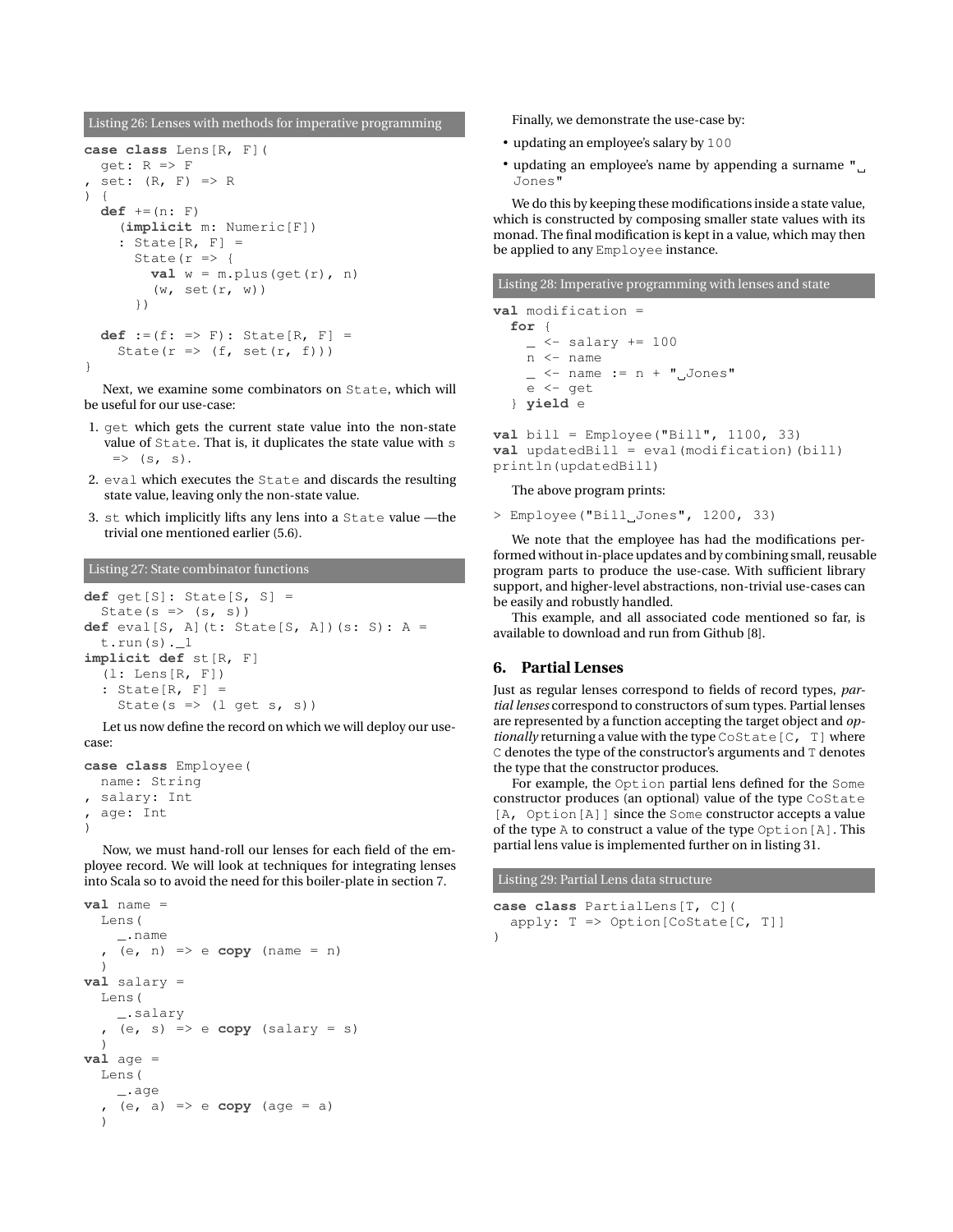Just as a mundane example of the use of regular lenses is for the most basic product type, Tuple2 and its \_1 and \_2 fields, a similar example of the use of partial lenses is for the most basic sum type, Either and its Left and Right constructors.

#### Listing 30: Partial Lens for constructors of Either

```
def leftPartialLens[A, B]
   : PartialLens[Either[A, B], A] =
  PartialLens {
    case Left(a) =>
      Some(CoState(a, Left(_)))
    case Right(_) =>
      None
  }
def rightPartialLens[A, B]
    : PartialLens[Either[A, B], B] =
  PartialLens {
    case Right(b) =>
      Some(CoState(b, Right(_)))
    case Left(_) =>
      None
  }
```
Informally, we may encounter problem questions in the field such as:

- "How do I update the left value of my Either?"
- "How do I update the head of my list?"
- "How do I modify the first element of my JSON Array?"

Of course, there is not necessarily a left value of an Either (it may be Right) or there may not be a head of a list (it may be empty), however, partial lenses allow us to program in such a way as if those values did exist, with the partial lens itself taking care of the possibility that it might not. Indeed, partial lenses provide an elegant answer to the aforementioned questions.

Following are more interesting partial lens values defined on data types that are integral to the Scala standard library —some oriented toward the above questions:

```
Listing 31: Partial Lens for list head, Option Some, JSON array
// the head of a list
def listHeadPartialLens[A]
    : PartialLens[List[A], A] =
  PartialLens {
    case Nil => None
    case h :: t \Rightarrow Some(CoState(h, _ :: t))
  }
// the Some value of an Option
def somePartialLens[A]
    : PartialLens[Option[A], A] =
  PartialLens(_ map (z =>
    CoState(z, Some(_))))
// the array of a JSON value
// (util.parsing.json)
def scalaJSONArrayPartialLens[A]
    : PartialLens[JSONType, List[Any]] =
  PartialLens {
    case JSONArray(a) =>
      Some(CoState(a, JSONArray(_)))
    case \RightarrowNone
  }
```
Partial lenses exhibit many of the same properties of regular lenses:

- Partial lenses form a category, with the ability to compose and an identity value.  $(P \rightsquigarrow Q) \rightarrow (Q \rightsquigarrow R) \rightarrow (P \rightsquigarrow R)$  and  $(P \rightsquigarrow P)$
- Partial lenses can alternate on a choice.  $(R \rightarrow F) \rightarrow (S \rightarrow F) \rightarrow$  $(R \oplus S \leadsto F)$
- Partial lenses combine on the product of disjoint values. ( $R \rightarrow$  $F$ )  $\rightarrow$  (S  $\rightsquigarrow$  G)  $\rightarrow$  (R  $\otimes$  S  $\rightsquigarrow$  F  $\otimes$  G)
- Partial lenses give rise to a codiagonal morphism.  $A \oplus A \rightarrow A$
- Partial lenses give rise to a State value, useful for monadic programming, for which Scala has syntactic support.
- Partial lenses exhibit a modify operation, for running modifications on constructor values.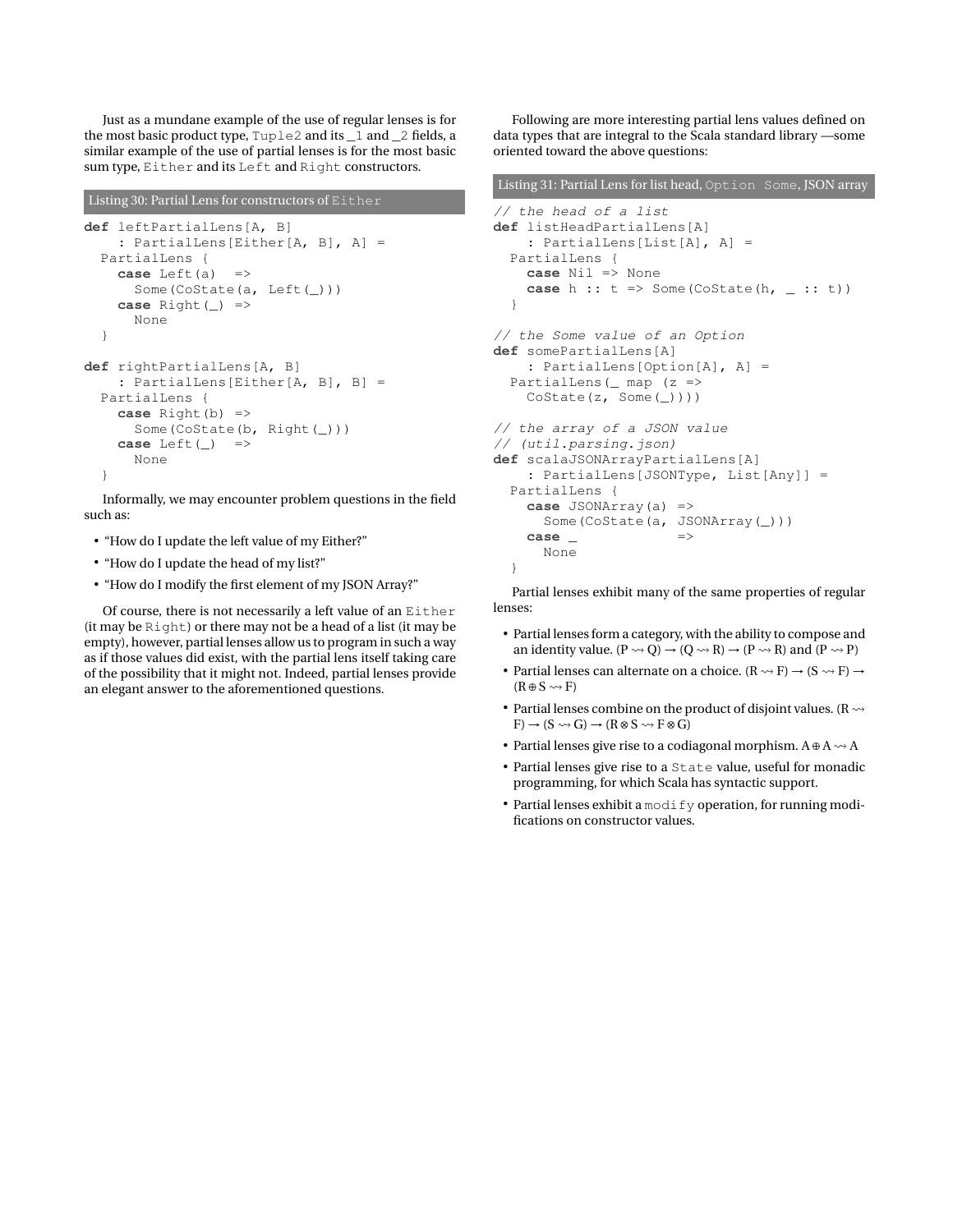Implementations for these operations follow.

Listing 32: Partial Lens with common lens operations

```
case class PartialLens[T, C](
  apply: T \Rightarrow Option[Costate[C, T]]) {
  // Partial lens category composition
  def compose[D](f: PartialLens[C, D])
       : PartialLens[T, D] =
    PartialLens(t => for {
      c <- this apply t
      d <- f apply c.get
    } yield CoState(
      d.get
     x \Rightarrow c set (d set x)
    ))
  // Alternate on a choice
  def |||[U](f: PartialLens[U, C])
       : PartialLens[Either[T, U], C] =
    PartialLens {
      case Left(a) =>
         apply(a) map (x \Rightarrow Costate)x.get
          w \implies Left(x set w)
         ))
      case Right(b) =>
         f apply b map (y \Rightarrow \text{Costate})y.get
          , w => Right(y set w)
         ))
    }
  // Product of disjoint lenses
  def ***[U, D](f: PartialLens[U, D])
      : PartialLens[(T, U), (C, D)] =
    PartialLens {
      case (t, u) =>
         for {
           x \leftarrow apply(t)y <- f apply u
         } yield CoState(
           (x.get, y.get)
          w \implies (x \text{ set } w \ldots 1, y \text{ set } w \ldots 2))
    }
  // State value for monadic programming
  def state: State[T, Option[C]] =
    State(t => (apply(t) map (-get), t))
  // Modify constructor values
  def modify(f: C \implies C): T \implies T =t => apply(t) match {
      case None \Rightarrow \uparrowcase Some(w) => w.set(f(w.get))
    }
}
object PartialLens {
  // Partial lens category identity
  def id[A]
      : PartialLens[A, A] =
    PartialLens(a => Some(CoState(a,
        identity)))
  // Partial lens codiagonal
  def codiag[A]
       : PartialLens[Either[A, A], A] =
    id ||| id
}
```
Given a regular lens, it is (trivially) possible to produce a partial lens by putting the CoState value in the Some constructor. That is to say, there exists a *homomorphism* from the Lens category to the PartialLens category. This is particularly useful for working with partial lenses and incorporating lenses on record types e.g. to compose with them.

# Listing 33: PartialLens  $\rightarrow$  Lens homomorphism

```
def homomorphism[A, B]
     : FLens[A, B] \Rightarrow PartialLens[A, B] =
  \vert \quad \RightarrowPartialLens(a => Some(l apply a))
```
## <span id="page-8-0"></span>**7. Existing Work to Integrate Lenses in Scala**

Integrating lenses into Scala requires the production of lens instances for user-defined records and an accompanying library for performing operations on those lenses. Producing a rich library is simple enough without interfering with the Scala language itself, however, providing a lens value for each field of each record is less approachable.

### **7.1 Lensed**

Lensed is a Scala compiler plugin[\[10\]](#page-9-7) by Gerolf Seitz. It automatically inserts instances of scalaz. Lens on the companion object for every field of a Scala **case class**. The Scalaz library[\[7](#page-9-8)] then provides rich support for fully utilising lenses.

The obvious caveat is that Lensed is a compiler plugin, deviating from the Scala language specification. Subsequently, tools such as existing language parsers, IDEs, etc. would require modification to deal with the non-standard code. Nevertheless, the Lensed compiler plugin is quite effective at mitigating the relatively laborious effort of producing lens values and the library support provided by Scalaz gives rise to rich abstractions.

#### **7.2 Scala Macros**

Scala Macros[\[3\]](#page-9-9) is a proposed addition to the Scala programming language providing compile-time metaprogramming. The proposed ability of Scala Macros provides the ability to automatically generate lens instances for record fields in any form (not just case classes). Since it is general, it also gives rise to the possibility of other lens implementations and representations.

Although Scala Macros appears to be the most promising for making lenses even more viable for Scala, it is a relatively new project and the implementation does not yet have the ability.

## **7.3 Partial Lenses**

Unfortunately, there is no existing effort to incorporate partial lenses into Scala. This is despite the Scala language having very good support for sum types and the Scala library implementing many examples of same. It is hoped that improving awareness of the utility of partial lenses can inspire more investigation into this area.

#### **7.4 Hand-rolling**

Hand-rolling lens values for record fields has been a typical approach for several years, accompanied with the Scalaz library for support. It is as flexible as can be, operating on records of all types —for example, abstract algebraic data types, with hidden constructors. However, the drawback is the tedious labour required —although that labour is not to be dismissed, given the high value of abstraction and utility that lenses provide. The handrolling of a lens typically involves the production of boiler-plate code which we have already seen in listing [5.7:](#page-6-0)